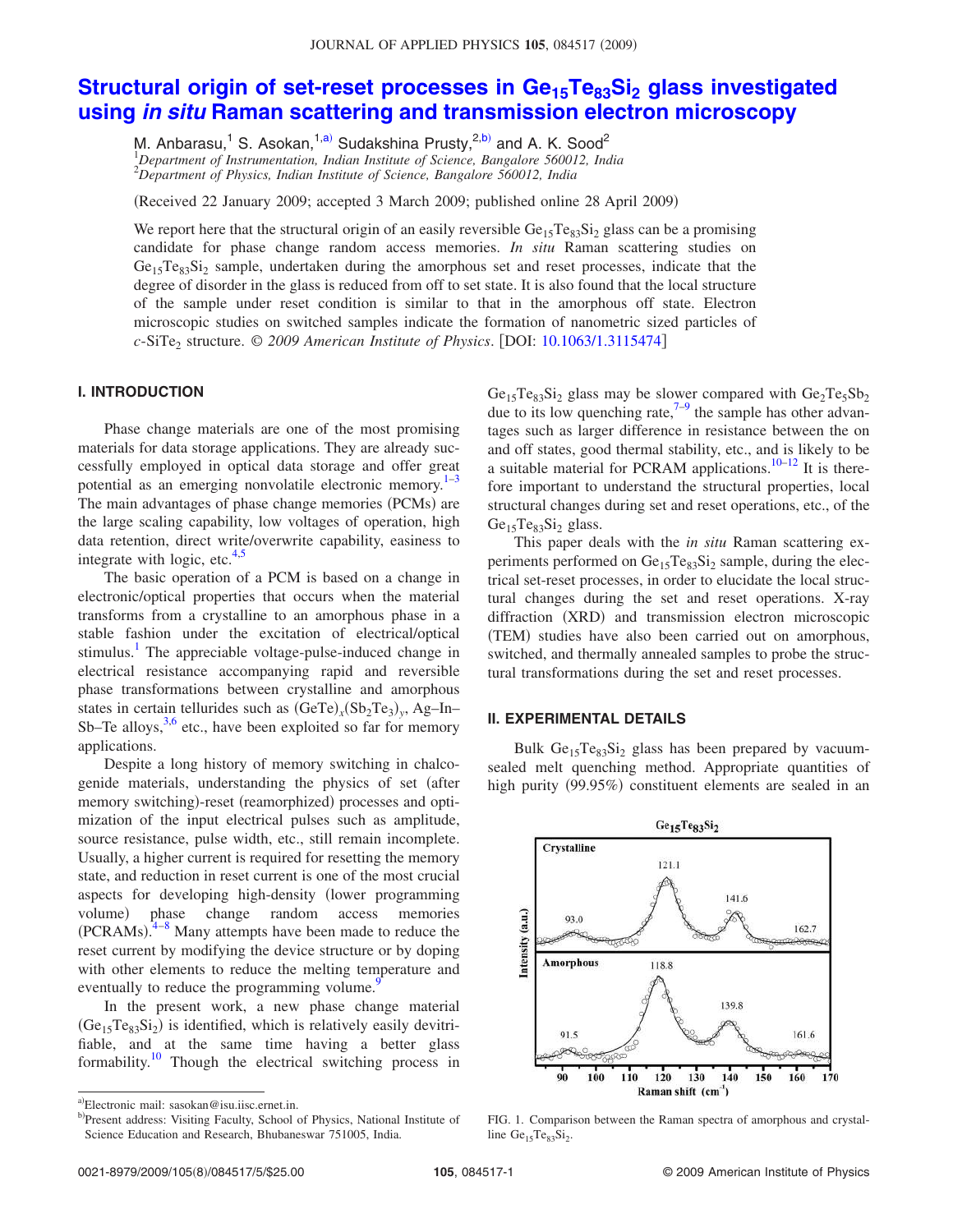

FIG. 2. *In situ* Raman scattering studies on (a) amorphous sample, (b) electrically switched (set), and (c) reamorphized (reset) states.

evacuated (at  $10^{-6}$  mbar) quartz ampoule and are slowly heated at the rate of 100 °C/h until 1100 °C in a horizontal rotary furnace. The ampoules are maintained at 1100 °C and rotated continuously for about 24 h at 10 rpm to ensure homogeneity of the melt. The ampoules are subsequently quenched in a bath of ice water and NaOH mixture to get bulk glassy samples. The amorphous nature of the asquenched sample is confirmed by XRD (Philips powder diffractometer; Cu  $K\alpha_1$ ,  $\lambda = 1.5405$  Å) method.

A gap-cell arrangement, with a channel width of  $\sim$ 0.3 mm and with gold coated electrodes, has been used for *in situ* Raman scattering studies during electrical switching on Ge<sub>15</sub>Te<sub>83</sub>Si<sub>2</sub> samples of dimensions approximately  $3 \times 3$  $\times$  0.4 mm<sup>3</sup>. The external connections have been made with copper wires using silver paste.

The confocal micro-Raman studies have been carried out in backscattering geometry using DILOR-XY instrument equipped with a liquid nitrogen-cooled charge coupled device (CCD) detector. The samples have been illuminated by the 514.5 nm line of an argon ion laser COHERENT IN-NOVA 300) focused at a spot of glassy sample in between the gold electrodes. All the data are recorded using  $\sim$ 2 mW of laser power (which does not affect the local structure) and for about 600 s of accumulation. The spectral resolution is 0.8 cm−1. The Raman spectra have been acquired in three different stages, namely, as-quenched, set, and reset states.



FIG. 3. XRD patterns of  $Ge_{15}Te_{83}Si_2$  sample (a) as-quenched, (b) after switching, and (c) after annealing at 350  $\degree$ C for 2 h.



FIG. 4. TEM image of  $Ge_{15}Te_{83}Si_2$  glass.

TABLE I. Line shape fitting parameters of the Raman spectra of  $Ge_{15}Te_{83}Si_2$  in amorphous, set, and reset conditions.

| Sample No.   | Peak           | Line shape            | Amorphous                        | Set                              | Reset                            |
|--------------|----------------|-----------------------|----------------------------------|----------------------------------|----------------------------------|
| I            | $\overline{A}$ | Position<br>Linewidth | $91.7 \pm 1.5$<br>$12.6 \pm 5$   | $92.1 \pm 2.7$<br>$7.3 \pm 8.4$  | $91 \pm 1.9$<br>$9.8 \pm 6.5$    |
| $\mathbf{I}$ | B              | Position<br>Linewidth | $117.9 \pm 0.1$<br>$5.6 \pm 0.3$ | $115.8 \pm 0.1$<br>$5 \pm 0.3$   | $116.6 \pm 0.1$<br>$5.6 \pm 0.3$ |
| Ш            | $\mathcal{C}$  | Position<br>Linewidth | $140.7 \pm 0.6$<br>$8.9 \pm 1.8$ | $141.8 \pm 1$<br>$7.1 \pm 3.1$   | $139.2 \pm 0.8$<br>$7.1 \pm 2.5$ |
| IV           | D              | Position<br>Linewidth | $161.2 \pm 1.1$<br>$7.2 \pm 3.2$ | $159.2 \pm 1.4$<br>$4.8 \pm 4.2$ | $159.6 \pm 1.3$<br>$6.4 \pm 3.9$ |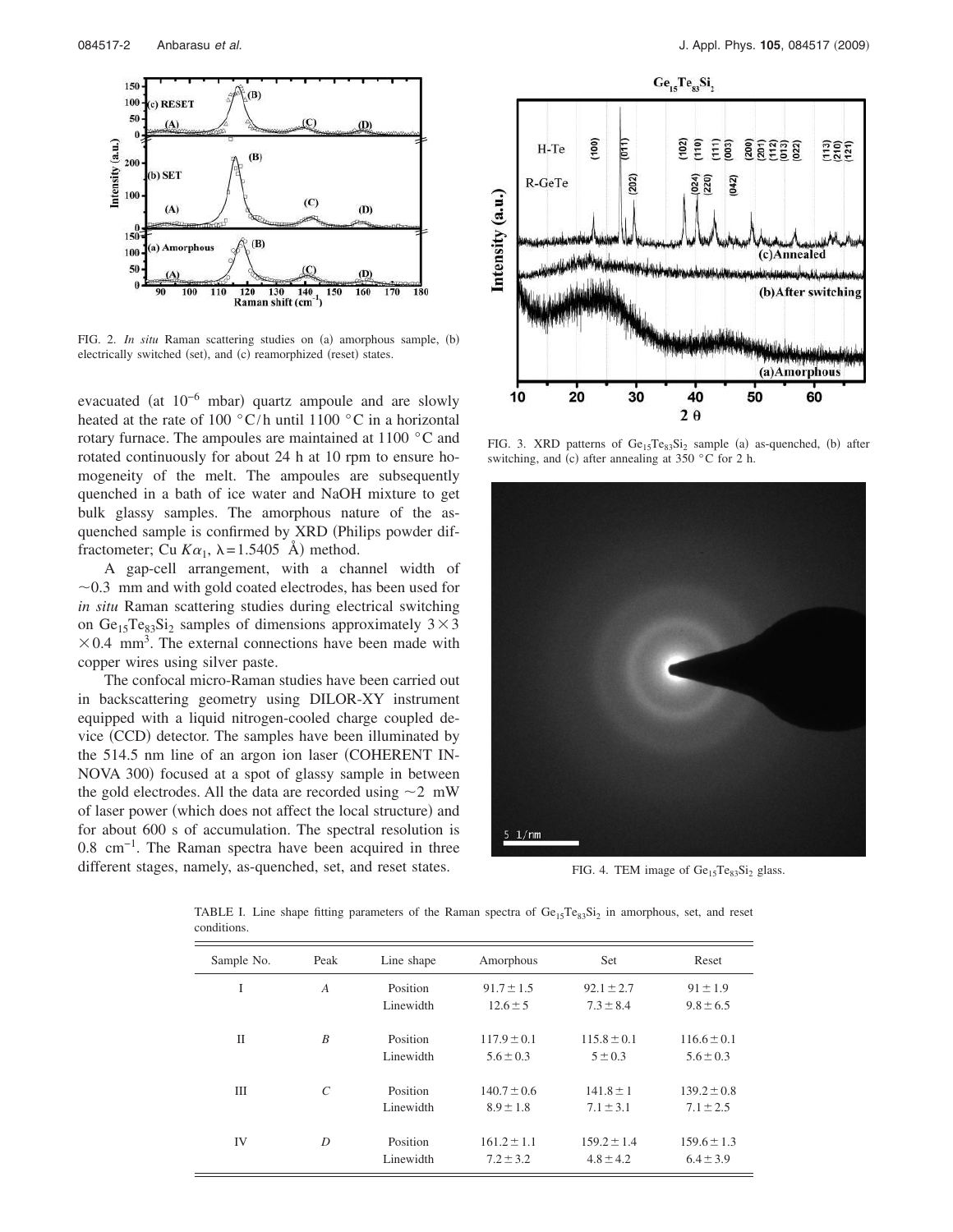

FIG. 5. BF of (a) switched sample in which the dark spots show the crystalline region, (b) faceted particles of the switched sample, and (c) electron diffraction pattern of the faceted particle.

The *in situ* electrical set-reset processes are performed on the surface of the sample whereas the remaining electrical measurements have been undertaken across the sample.<sup>10</sup> The sample behavior is found to be similar in both cases.

The preliminary structural analyses are carried out on switched samples using a JEOL 2000 FX II TEM (200 kV). To probe the structural details further, a FEI TECNAI high resolution transmission electron microscope (HRTEM) (300 kV) is used. Samples are prepared for the TEM experiments by spreading the powered samples on the grid, and they are found to be stable with the applied electric field.



FIG. 6. HRTEM image of the switched samples indicating the crystalline fringes formed during the set process: (a) magnified region of the crystalline fringes and (b) FFT of the electron diffraction pattern.

# **III. RESULTS AND DISCUSSION**

### **A. In situ Raman scattering studies during set and reset conditions**

Figure 1 shows a comparison between the Raman spectra of a bulk  $Ge_{15}Te_{83}Si_2$  glass and the corresponding crystal obtained by thermal annealing well above the crystallization temperature. The Raman spectrum of the crystal shows an overall redshift as compared to the amorphous one.

Figure 2 shows the Raman spectra of  $Ge_{15}Te_{83}Si_2$  glass obtained during various stages, namely, as-quenched, after the set and reset processes. Here, the Raman spectra have been recorded in three sequential stages. At first stage, the Raman spectrum of an amorphous sample is obtained by focusing at a spot in the chalcogenide glass in between the gold electrodes. In the second step, the spectrum has been acquired by focusing the laser beam at a spot in the conducting crystalline channel formed during the set process. In third step, the spectrum is obtained after resetting the conducting channel by passing a short width rectangular current pulse. The three different phases of sample, namely, amorphous, set, and reset states, have been confirmed by measuring the electrical resistance between electrodes (approximately 0.3 M $\Omega$  for amorphous, 56  $\Omega$  for set, and 0.3 M $\Omega$ for reset states, respectively).

It is seen in Fig. 2 that there are three main bands in the Raman spectra of the amorphous, set, and reset states, in the frequency range of  $85-180$  cm<sup>-1</sup>. Approximate wave number ranges of the band positions for all the three states are as follows: band  $B \sim 115.8 - 117.9$  cm<sup>-1</sup>, band *C*  $\sim$  139.2–141.8 cm<sup>-1</sup>, band *D* $\sim$  159.2–161.2 cm<sup>-1</sup>, and a weak hump band  $A \sim 91.7 - 92.1$  cm<sup>-1</sup>. The details of the line shape fitting parameters are given in Table I.

Figure  $2(a)$  shows the Raman spectrum of the  $Ge<sub>15</sub>Te<sub>83</sub>Si<sub>2</sub> glass$ , which exhibits three distinct peaks around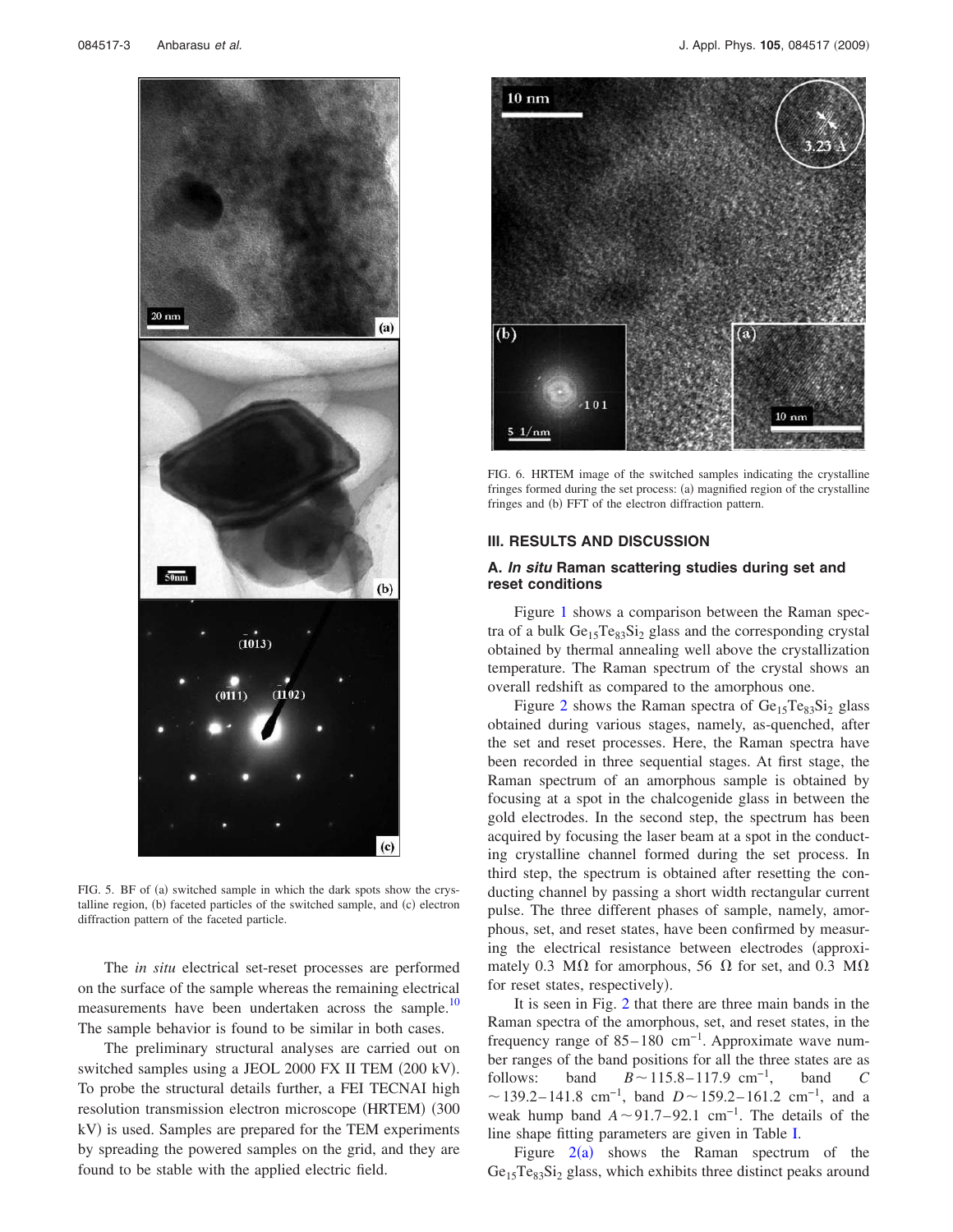117.9 (*B*), 140.7 (*C*), and 161.2 cm<sup>-1</sup> (*D*), respectively. The spectrum also has a weak hump around 91.7 cm<sup>-1</sup> (A). Peak *B* can be attributed to the  $A_1$  mode and peaks *A* and *C* to the  $E_{\text{TO}}$  modes of crystalline Te–Te chain.<sup>13</sup>

In the present study, the composition of the base glass  $(Ge_{15}Te_{85})$  is well below the critical composition,  $Ge_{33}Te_{77}$ , defined by the chemically ordered covalent network model. This model presumes that the Te atoms are arranged as onedimensional chains, between which the Ge atoms are present as cross-links. $14$  Thus, the structural network in the base glass is primarily decided by Te–Te chains, which are interlinked by Ge–Te bonds. It is also known that amorphous Te crystallizes at 10 $\degree$ C and is unstable at room temperature.<sup>15</sup> Therefore, the Te-atom chains in  $Ge_{15}Te_{83}Si_2$  glass are likely to have a certain degree of order. This conjecture is consistent with the observation that Raman peaks *A*–*C* in  $Ge_{15}Te_{83}Si_2$  glass correspond to the modes of crystalline Te.

It is also interesting to note from Raman studies on Si–Te glasses<sup>16</sup> that there exists a peak at 138 cm<sup>-1</sup>, attrib-

> $(021)$  $(012)$  $5 \text{ nm}$  $51/n$



uted to the tetrahedral  $SiTe_{4/2}$  units, and shows a blueshift toward 141 cm−1 during thermal annealing. Hence, the peak at 140.7  $\text{cm}^{-1}(C)$  can be attributed to the Te chain as well as to the vibrational motions in  $\text{SiTe}_{4/2}$  face-sharing tetrahedra. Further, peak *D* can be assigned to the symmetric stretching

mode of the edge-sharing  $GeTe_4$  tetrahedra.<sup>14</sup> The Raman spectrum of the  $Ge_{15}Te_{83}Si_2$  sample, acquired by focusing the beam on the switched region after the set process, is shown in Fig.  $2(b)$ . It is interesting to note that there are no drastic changes in the Raman spectra of the Ge15Te83Si<sup>2</sup> sample during the set transition: While peak *A* remains almost unaffected, peaks *C* and *D* exhibit marginal blue- and redshifts (about one wave number each), respectively. However, peak *B* at 117.9 cm<sup>-1</sup> becomes more intense during the set operation.

It can be observed from the present *in situ* Raman studies that the local structure remains mostly unaltered during the set process, while the degree of disorder is reduced in the Te-atom chains present in the glass  $Ge_{15}Te_{83}Si_2$  system keep-



FIG. 7. (a) HRTEM images on thermally annealed samples indicating *c*-Te structure, and the inset shows the FFT of electron diffraction. (b) HRTEM images on thermally annealed samples indicating *c*-GeTe structure, and the inset shows the FFT of electron diffraction. (c) HRTEM images on thermally annealed samples indicating  $c$ -SiTe<sub>2</sub> structure, and the inset shows the FFT of electron diffraction.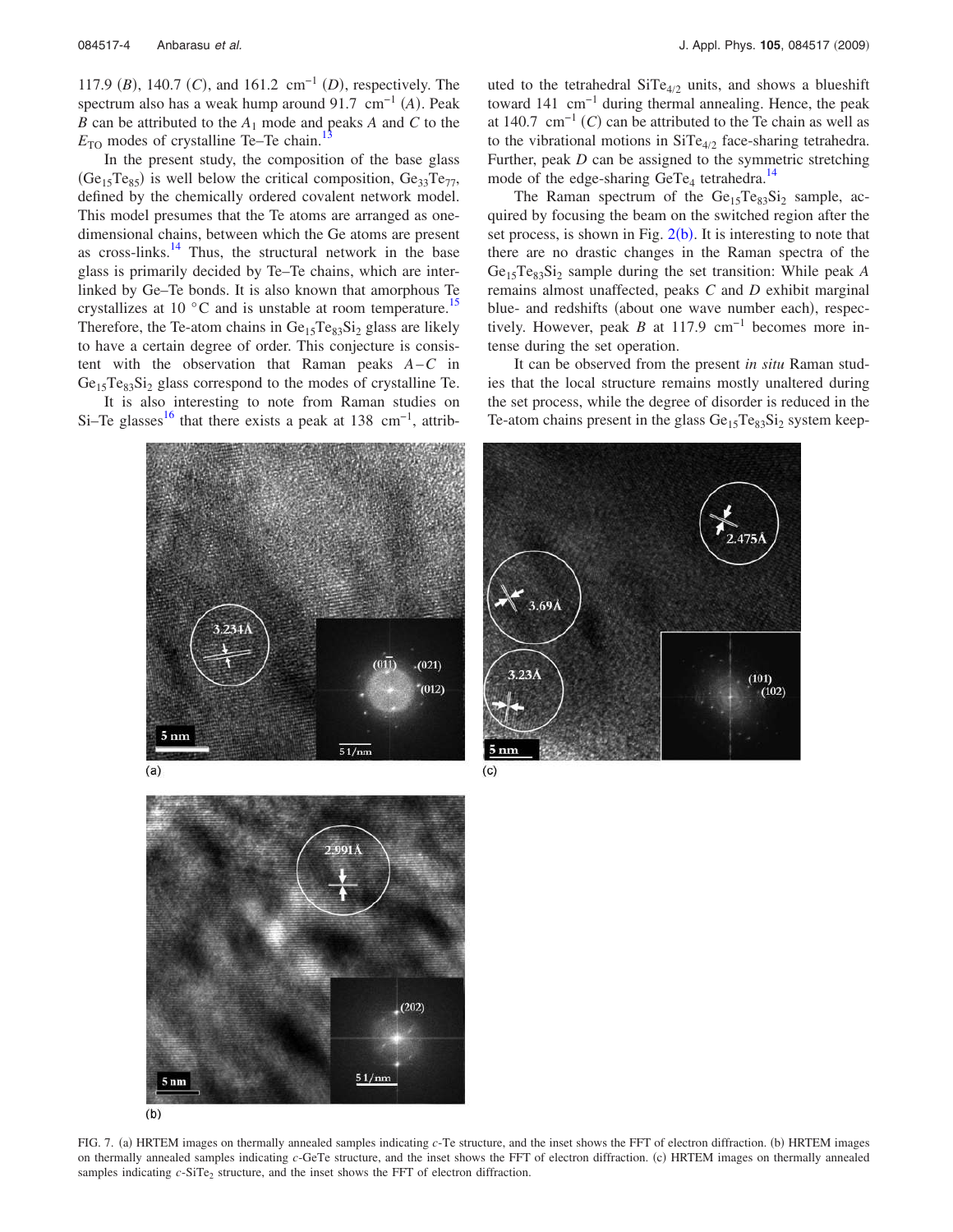ing the original glassy network intact. This behavior is in contrast to other GeTe systems. $14$  In this case, there is no large scale amorphous-crystal phase transition during the set process. Rather, a much localized local structural rearrangement takes place in the sample, which causes a large change in the electrical properties.

Figure  $2(c)$  shows the Raman spectrum of the  $Ge_{15}Te_{83}Si_2$  sample, acquired by focusing the beam on the switched region after the reset process. It is clear from this figure that the Raman spectrum of the sample in the reset state is very similar to the amorphous spectrum. The present *in situ* Raman studies indicate that in the Ge–Te–Si sample, the local structures in the glassy (off state) and reset states are similar and they are not very different from the local structure in the set state. This implies that the three states are close to each other in terms of local structure, and the transitions between them are likely to be less energy intensive. These observations are consistent with the electrical switching results, which indicate that the Ge–Te–Si sample can be set with a relatively lower current  $(1 \text{ mA}$  for a  $0.15 \text{ mm}$  thick sample) and it is electrically easily resettable with the same magnitude of current and also the sample gets self reset with a sawtooth current pulse.<sup>10</sup>

### **B. X-ray diffraction studies**

The XRD pattern of the as-quenched  $Ge_{15}Te_{83}Si_2$  sample is shown in Fig.  $3(a)$ , which indicates the amorphous nature of the sample. It is interesting to note that the diffraction pattern of the sample after switching also does not depict any sharp diffraction peaks [Fig.  $3(b)$ ]. The crystallization occurring in the sample during switching is local and restricted only to the electrode region, and therefore it does not show up in the XRD studies. The powder pattern of thermally annealed samples is shown in Fig.  $3(c)$ , which contains crystalline peaks corresponding to hexagonal *c*-Te  $(a=4.4572 \text{ Å} \text{ and } c=5.929 \text{ Å})$  and rhombohedral *c*-GeTe  $(a=8.3428 \text{ Å} \text{ and } c=10.668 \text{ Å}).$ 

#### **C. Transmission electron microscopic studies**

Figure 4 shows the TEM image of the as-quenched  $Ge<sub>15</sub>Te<sub>83</sub>Si<sub>2</sub> glass$ ; the absence of diffraction contrast in the TEM image confirms the amorphous nature of the sample. The TEM images of the switched  $Ge_{15}Te_{83}Si_2$  sample indicate the formation of nanometric sized crystals (as dark spherical particle) embedded in an amorphous matrix shown in Fig.  $5(a)$ . The bright field (BF) image and the [5143] zone axis are shown in Figs.  $5(b)$  and  $5(c)$ ; the crystal structure has been identified as hexagonal  $c$ -SiTe<sub>2</sub> (with a space group of *P*3*m*1;  $a=4.28$  Å and  $c=6.70$  Å).

HRTEM analysis has been performed on switched samples in order to further confirm the crystal structure (Fig. 6). The HRTEM image reveals crystalline fringes formed during the set operation corresponding to hexagonal  $c$ -SiTe<sub>2</sub> structure, which is embedded in the amorphous matrix.

In addition, HRTEM analysis has been undertaken on thermally annealed  $Ge_{15}Te_{83}Si_2$  samples, which reveals the presence of hexagonal Te  $(a=4.4572 \text{ Å} \text{ and } c=5.929 \text{ Å})$ , rhombohedral GeTe  $(a=8.3428 \text{ Å} \text{ and } c=10.668 \text{ Å})$ , and hexagonal  $\text{SiTe}_2$  (*a*=4.28 Å and *c*=6.70 Å). Figures  $7(a)$ – $7(c)$  show the lattice fringes of the Te, GeTe, and SiTe<sub>2</sub> crystals and the corresponding fast Fourier transform (FFT) as inset, respectively. It can be noticed that the HRTEM analysis on thermally annealed samples is in good agreement with the XRD results obtained.

#### **IV. CONCLUSIONS**

*In situ* Raman scattering studies on Ge<sub>15</sub>Te<sub>83</sub>Si<sub>2</sub> sample, undertaken during the set and reset processes, indicate that the degree of disorder in the glass is reduced from off to set state. It is found that the changes in the Raman spectra during the set operation are peaks *C* and *D* exhibit marginal blue- and redshifts corresponding to face-sharing  $SiTe_{4/2}$  tetrahedra and edge-sharing GeTe<sub>4</sub> tetrahedra, respectively, and also peak *B* becomes more intense. It is also found that the local structure of the sample under the reset condition is similar to that in the amorphous state. Electron microscopic studies on switched samples indicate that the formation of nanometric sized particles of  $c$ -SiTe<sub>2</sub> structure is a possible crystalline structure formed during the set operation, which also likely to be supportive with the Raman studies.

#### **ACKNOWLEDGMENTS**

A.K.S. thanks the Department of Science and Technology for financial support. The financial support of Applied Materials Inc. is also gratefully acknowledged. The fruitful discussions with Dr. K. K. Singh, Applied Materials Inc., are highly appreciated.

- <sup>1</sup>M. Wuttig, Nature Mater. 4, 265 (2005).
- $2^2$ M. H. R. Lankhorst, B. W. M. M. Ketelaars, and R. A. M. Wolters, Nature Mater. 4, 347 (2005).
- <sup>3</sup>M. Wuttig and N. Yamada, Nature Mater. 6, 824 (2007).
- <sup>4</sup>S. Hudgens and B. Johnson, MRS Bull. 29, 1 (2004).
- <sup>5</sup>D.-H. Kang, B.-k. Cheong, J.-h. Jeong, T. S. Lee, I. H. Kim, W. M. Kim, and J-Y. Huh, Appl. Phys. Lett. 87, 253504 (2005).
- $^{6}$ W. Welnic and M. Wuttig, Mater. Today 11, 20 (2008).
- ${}^{7}$ A. Pirovano, A. L. Lacaita, A. Benvenuti, F. Pellizzer, and R. Bez, IEEE Trans. Electron Devices 51, 452 (2004).
- <sup>8</sup>A. Redaelli, A. Pirovano, F. Pellizzer, A. L. Lacaita, D. Lemini, and R. Bez, IEEE Electron Device Lett. **25**, 684 (2004).
- <sup>9</sup>B. Qiao, J. Feng, Y. Lai, Y. Ling, Y. Lin, T. Tang, B. Cai, and B. Chen, Appl. Surf. Sci. 252, 8404 (2006).
- <sup>10</sup>M. Anbarasu, S. Asokan, S. Prusty, and A. K. Sood, Appl. Phys. Lett. 91, 093520 (2007).
- <sup>11</sup>M. Anbarasu and S. Asokan, J. Phys. D: Appl. Phys. **40**, 7515 (2007).
- <sup>12</sup>M. Anbarasu, K. K. Singh, and S. Asokan, Philos. Mag. 88, 599 (2008).
- <sup>13</sup>A. S. Pine and G. Dresselhaus, *Phys. Rev. B* 4, 356 (1971).
- <sup>14</sup>K. S. Andrikopoulos, S. N. Yannapoulos, G. A. Voyiatzis, A. V. Kolobov, R. Ribes, and J. Tominaga, J. Phys.: Condens. Matter 18, 965 (2006).
- <sup>15</sup>M. H. Brodsky, R. J. Gambino, J. E. Smith, and Y. Yacoby, *Phys. Status* Solidi B 52, 609 (1972).
- <sup>16</sup>B. Norban, D. Pershing, R. N. Enzweiler, P. Boolchand, J. E. Griffiths, and J. C. Phillips, *Phys. Rev. B* 36, 8109 (1987).